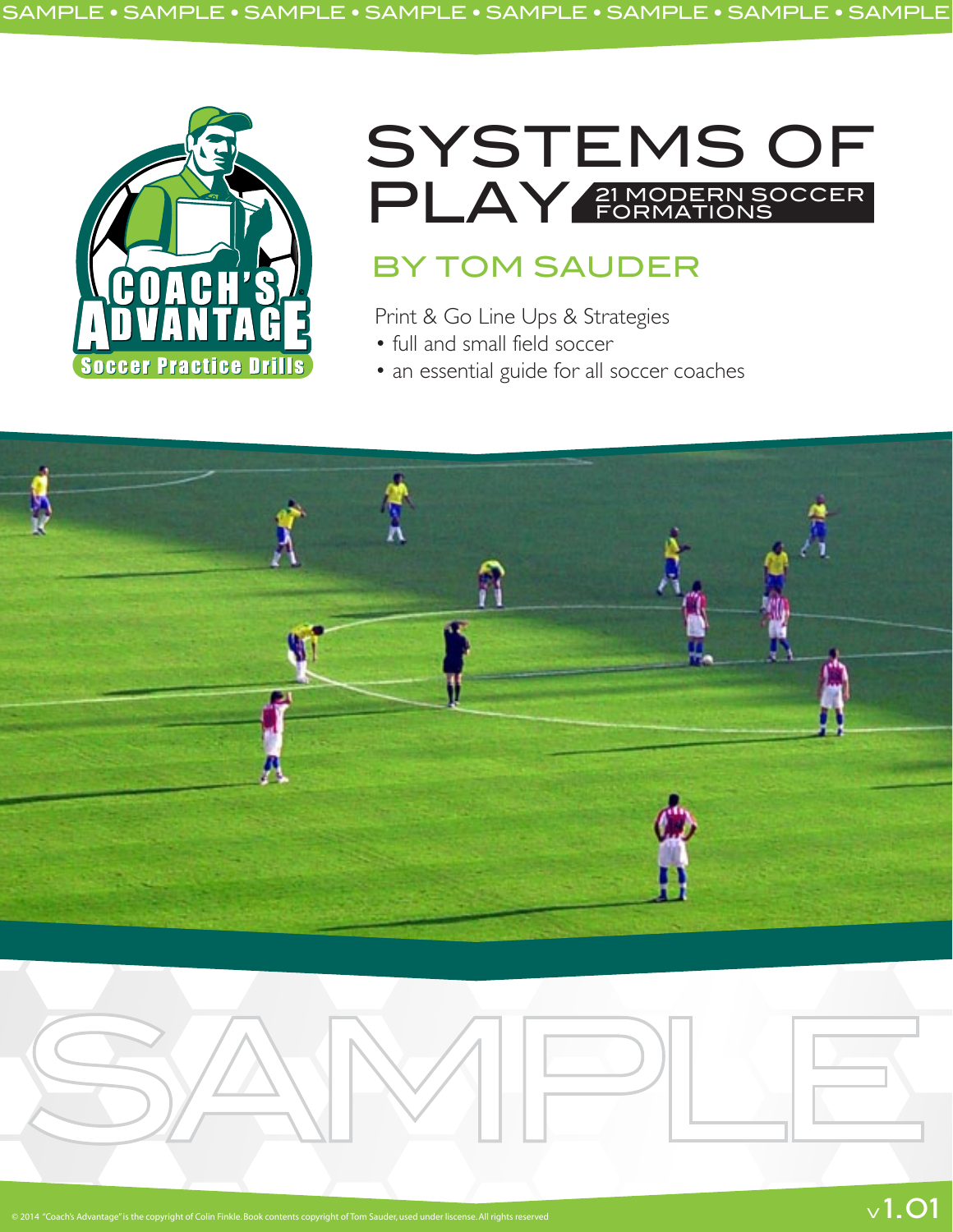# TABLE OF CONTENTS

Acknowledgement 3<br>
Introduction 4 **Introduction** Our Philosophy 4 Book Design 5

# **Systems of Play 4-4-2 6**

- Flat back four, flat midfield, zonal system **7** and  $\overline{7}$
- **Sweeper, flat midfield 9 and 9 and 9 and 9 and 9 and 9 and 9 and 9 and 9 and 9 and 9 and 9 and 9 and 9 and 9 and 9 and 9 and 9 and 9 and 9 and 9 and 9 and 9 and 9 and 9 and 9 and 9 and 9 and 9 and 9 and 9 and 9 and 9 and**
- Flat back four, diamond midfield, zonal 11
- **Sweeper, diamond midfield 13** and 13

# **Systems of Play 3-5-2 15**

- Flat back three, modified diamond midfield, attacking midfielder 16
- Sweeper, modified diamond midfield, attacking midfielder 18
- Flat back three, flat midfield, defending midfielder 20
- Sweeper, flat midfield, defending midfielder 22

# **Systems of Play 4-3-3 & 3-4-3 24**

- · 4-3-3 flat back four, flat midfield, zonal 25
- · 4-3-3 sweeper, flat midfield 27
- 3-4-3 flat back three, flat midfield, zonal 29
- 3-4-3 sweeper, flat midfield, zonal 31

# **Systems of Play: Special and New 33**

- · 4-5-1 flat back four, flat midfield, zonal 34
- 4-5-1 sweeper, flat midfield 36
- · 4-2-3-1 flat back four, zonal 38
- 3-2-3-2 flat back three, zonal 40

## **Systems of Play: small sided games 42**

| $\cdot$ 2-1-2 indoor                         | 43 |
|----------------------------------------------|----|
| $\cdot$ 2-2-1 indoor                         | 45 |
| $\cdot$ 2-3-2 youth games, zonal training    | 47 |
| 3-2-2 youth games, zonal or sweeper training | 49 |
|                                              |    |

**World Cup 2010 Bonus: 5-4-1 zonal system 51**



- This is a sample book.
- At Coach's Advantage,
- we know out products
- speak for themselves.

So we have given you

- the tools for two sys-
- tems of play.
	- This sample includes:
	- One 4-4-3 System
	- One 4-2-3-1 System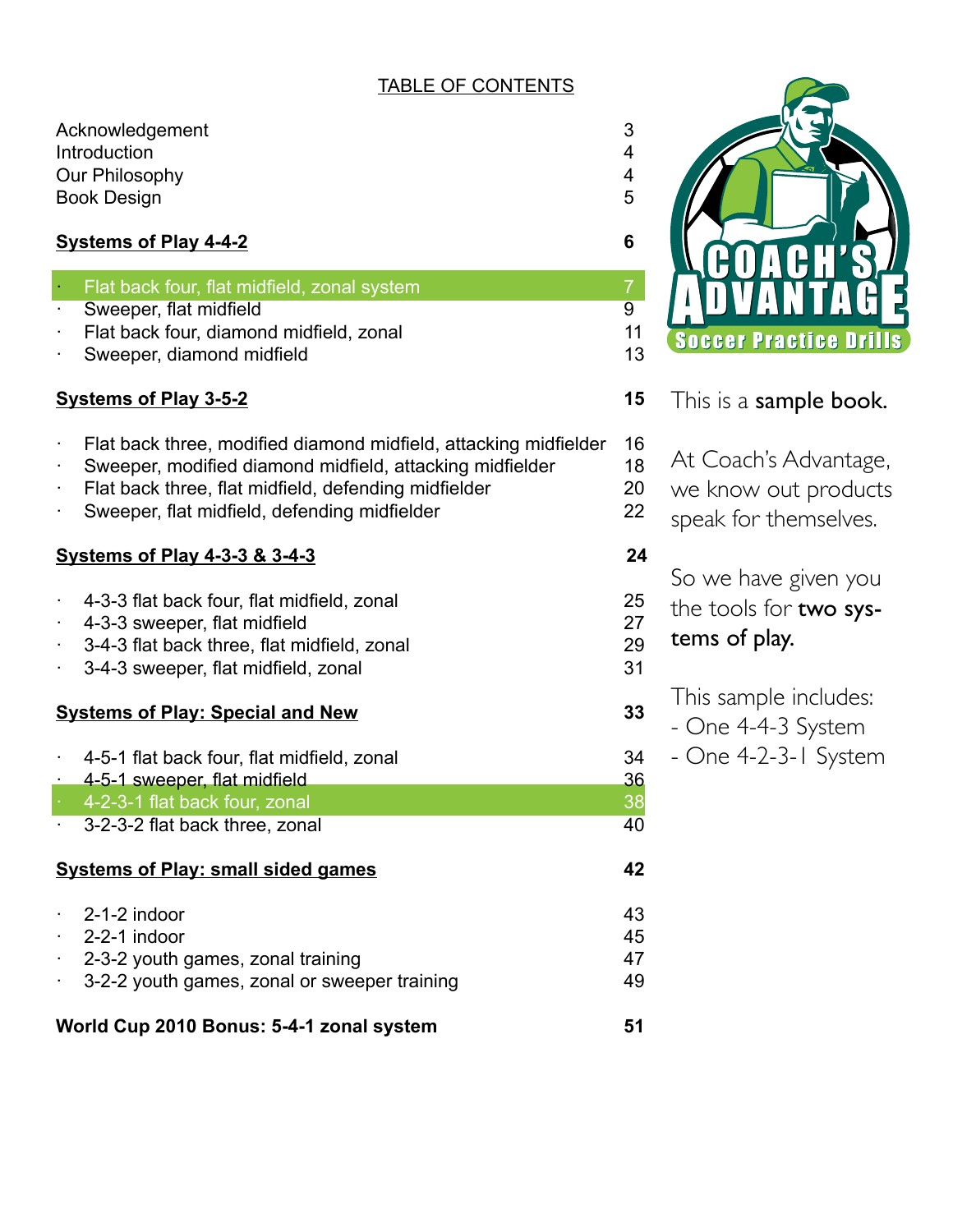

#### 4-4-2: flat back four; flat midfield; zonal system The vulnerability of the 4-4-2 lies in its flat back defense which can be torn apart by diagonal runs through $4 - 4 - 2$ .

# **OVERVIEW**

This system is very popular and used by such great teams as the Dutch National and Manchester United. It is a very effective and versatile attacking system based on coming down the sides as well as spreading the array and then penetrating through the center. With overlapping outside defenders and midfielder. The vulnerability of the 4-4-2 lies in its flat back defense which can be torn apart by diagonal runs through It is a very effective and versatile attacking system based on coming down the sides as well as spread the defense and then penetrating through the center. With overlapping outside defenders and midtion the 4-4-2 quickly c  $p_{\text{max}}$  and  $p_{\text{max}}$  are changed at the  $p_{\text{max}}$  or  $p_{\text{max}}$  or  $p_{\text{max}}$  are challenged and composing defending and covered. its conter

## **TEAM REQUIREMENTS** because there is little time to provide each other with instructions.

LAM NEQUINEMENTU<br>Teams employing this 4-4-2 system must have outside defenders and midfielders who are in exceptional technique and capability for heading the ball.Indistribution to defense. The zonal system requires a high degree of verbal and visual communication, particularly when defending, to ensure that opposing attackers are challenged and covered.<br>The middle of the middle of the middle middle.They are middle to middle.They are middle. rhis system refles on the off-side trap and that is where defenders need to be alert to ensure they step up just before the ball is played in behind them. This requires almost automatic mechanisms because there is little time to provide each other with instructions. reams employing this 4-4-2 system must have outside defenders and midfielders who are in exceptive

When attacking, the outside players as well as the forwards all need to be able to play 1v1 and place accurate crosses into the penalty area. Both forwards and central midfielders must have goal scoring dechnique and capability for heading the ball.

Inside midfielders are the strategists who read the play, decide when to come back to support the defenders, where to distribute the ball and when to make penetrating runs down the middle. They require excellent vision and ability to read the opposition.  $\overline{\phantom{a}}$ 

# **COACHING REQUIREMENTS**

First and foremost, coaches need lots of time before the season starts to train the key elements of this system. Emphasis needs to be on keeping players in their zones and on getting them to make the right decisions regarding challenging penetrating opponents. Much work will be reguired to coordinate the off-side trap, which again reguires verbal and visual communication.

Players with ability to beat opponents 1v1 on the wings with the ability to play effective crosses into the in central midfield, thus pulling out a central defender causing difficulty with the integrity of the flat back

A 3-4-3-4-3 A 3-4-3 system cand a 3-4-3 system care also cause a sequirement, particularly for the outside players.

## **STRATEGY**  $\frac{1}{2}$

UINATEST<br>This system works very well when attacking just about any other system an opponent might play. It is This 4-4-2 is a very attractive attacking system with risks on defense.

The weakness of this 4-4-2 lies in defense, particularly against a 3-5-2 system which can outnumber it zone. A 3-4-3 system can also cause difficulties, particularly if its three forwards get additional support from overlapping midfielders. This system works very well when attacking just about any other system an opponent might play. It is<br>particularly effective against other zonal 4-4-2 systems or a 4-3-3 system because it outnumbers it in<br>the critical midfi

Ultimately, the strength of your own team will determine if the opponent is forced to make an adjustment to their system during the game or if you need to adjust because the opponent's system is dominating. This 4-4-2 is a very attractive attacking system with risks on defense.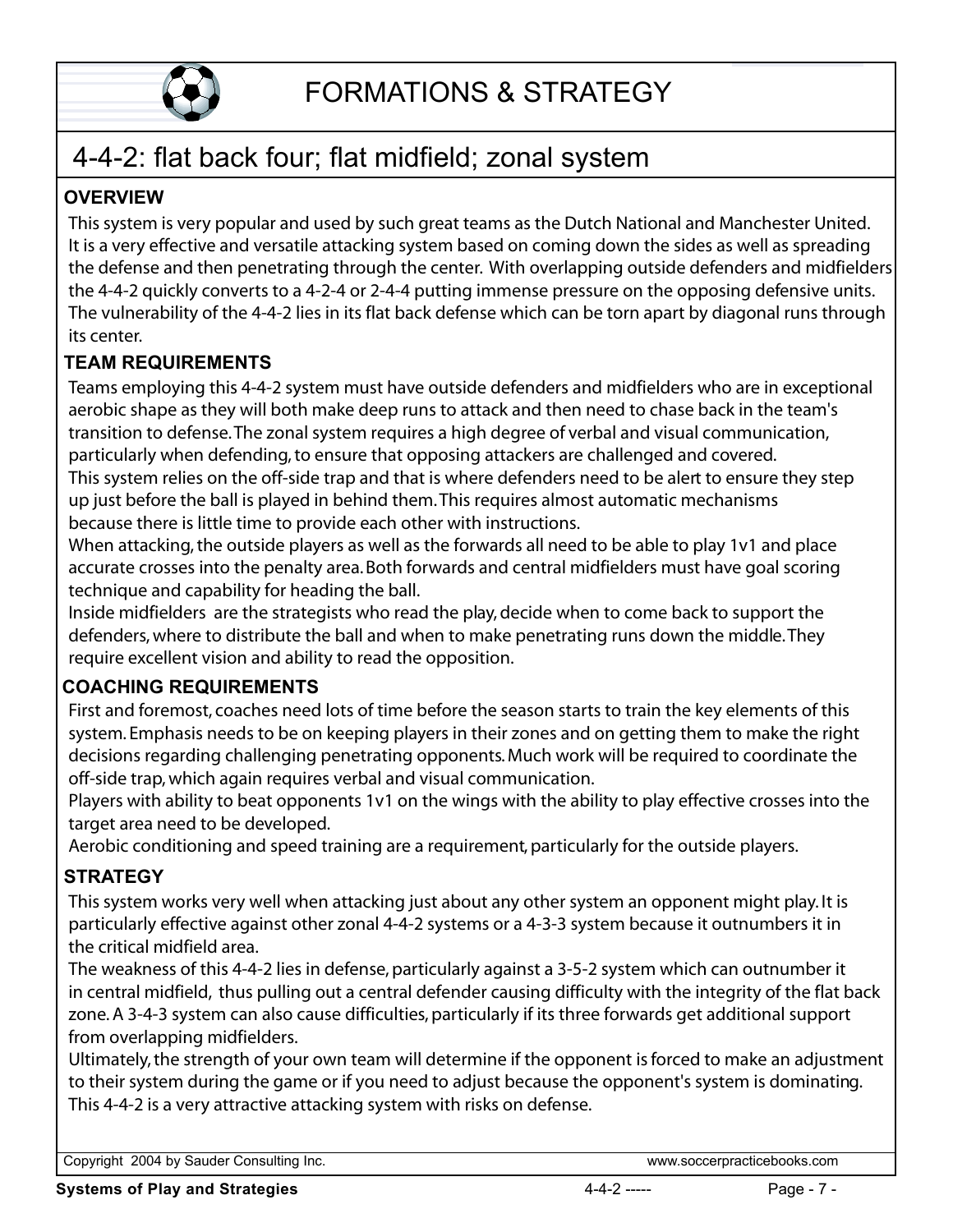

## FORMATIONS & STRATEGY  $2.00 \, \alpha$  din  $\alpha$  characters for the side of the side of the side of  $\alpha$

## 4-4-2: flat back four; flat midfield; zonal system  $\alpha$ , zonar oyotom









# overlapping defenders or outside middle middle middle middle middle middle middle middle middle middle middle

1. Defenders and midfielders generally stay on their side T. Defenders and midlielders generally stay on the

1. Defenders and midfielders generally stay on their side

- 2. D1 & D4 challenge attackers on their side, cover for D2 & D3, overlap when attacking.
- 3. D2 & D3 mark central attackers if play is in middle.
- 4. M1& M4 are wingers when attacking, defend against overlapping defenders or outside midfielders.
- 5. M2 & M3 control play, attack and defend centrally.
- 6.F1 & F2 make runs to near/far post or to wings.

# 7. M1 marks outside midfielder.

- <u>**ENET BEE COVER**</u><br>1. D4 challenges overlapping midfielder.
- 2. D3 provides support to D4.
- z. *D*<sub>2</sub> provides support to *D*.<br>3. D2 marks central attacker.
- 4. D1 shifts to mark second central attacker.
- 5. M4 marks overlapping defender.

D2 & D3, overlap when attacking.

- $6. M2$  & M3 pick up central midfielders.
- 7. M1 marks outside midfielder.
- 8. F1 & F2 cover remaining three defenders. Depending on where on the field the play is, the player.

# in possession show that is a least three passing options.

- $\frac{1}{100}$  are ball or players the ball overlapping run. i.wegets
- 2.F2 gets ready to make diagonal run.
- 3. M3 comes to ball for a pass.
- 4. D3 supports D4 for a back pass.

1. Ball supports B 1101 a Back pass.<br>5. D4 has option of passing to D3, M3 or deep to right. 3. Be has option or passing to BS, MS or deep to hynt.<br>Depending on where on the field the play is, the player. bepending on where on the neid the play is, the player.<br>in possession should have at least three passing options. ar possession should have at least three passing options.<br>to players either coming towards the ball or making runs into space. If ball were in coming towards the ball of making full to prove  $M<sub>1</sub>$  could pass the  $1/2$  or  $F<sub>1</sub>$  or  $F<sub>1</sub>$  or  $F<sub>1</sub>$  or  $F<sub>1</sub>$  or  $F<sub>1</sub>$  or  $F<sub>1</sub>$  or  $F<sub>1</sub>$  or  $F<sub>1</sub>$  or  $F<sub>1</sub>$  or  $F<sub>1</sub>$  or  $F<sub>1</sub>$  or  $F<sub>1</sub>$  or  $F<sub>1</sub>$  or  $F$ 

## Attacking:  $\Delta$ ttacking runs into space. Making  $\alpha$

- <u>wave solid manages and the manages of the manages of the M4</u><br>1. Ball has been played down the right wing with M4 in possession. provide pay the passive option of the plane with ball.<br>In pair idea to plane the ball of plane with ball.
- 2. M4 can go 1v1 and cross the ball in or

3. pass it to overlapping defender D4 who will then cross. If ball were in center of field with M2 in possession, then M2 could pass through defenders diagonally to F1 or F2 making runs into space. M2 could also pass wide to overlapping M1/D1 or M4/D4. Again, it is important to provide passing options for player with ball.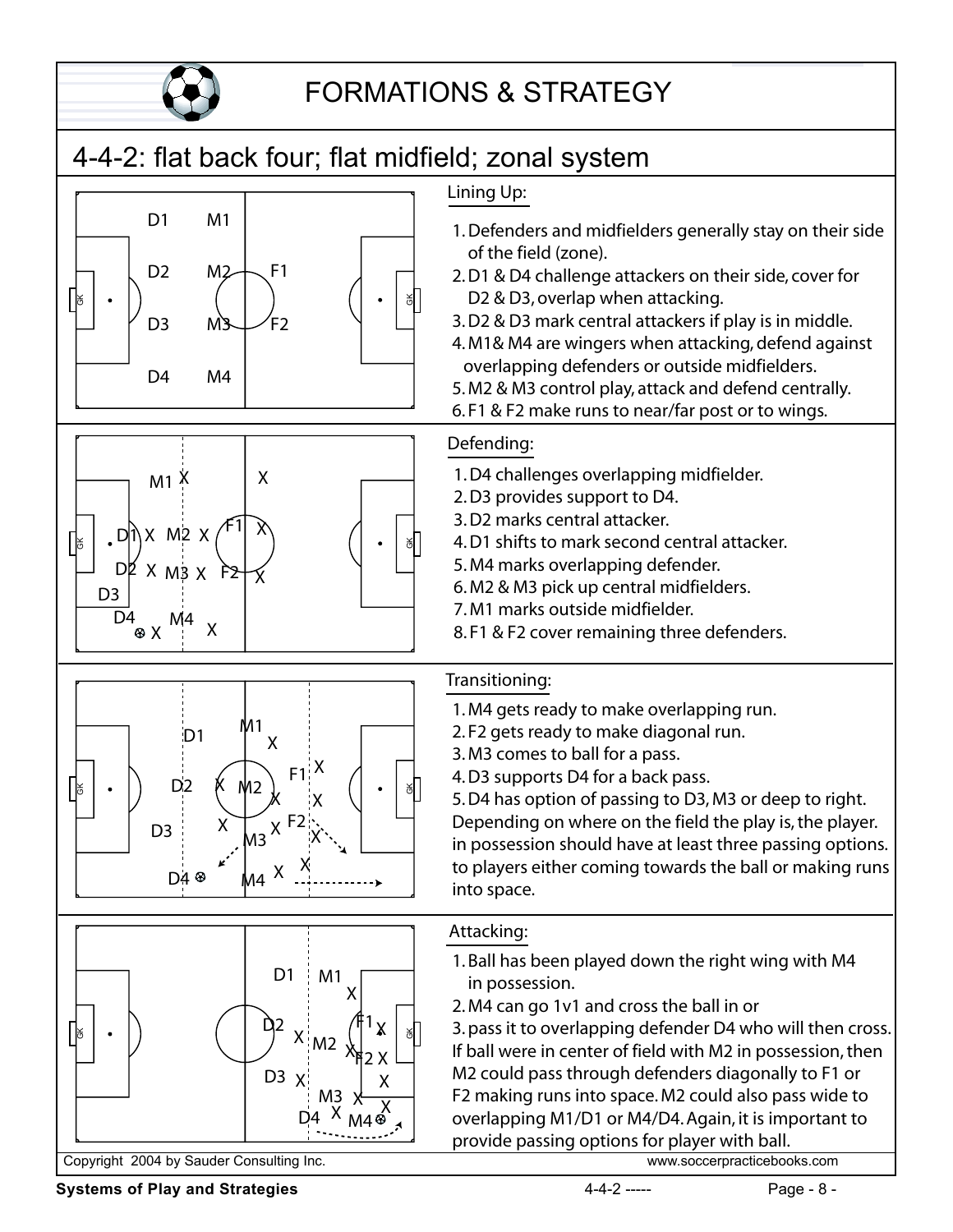

# 4-2-3-1: flat back four; zonal system FORMATIONS & STRATEGY<br>4-2-3-1: flat back four; zonal system<br>Expressions of the manuscripture of the basic system of the basic system

# **OVERVIEW**

This system is one of the many emerging variations of the basic systems used by today's pro teams. outside defective and versatile attacking system based on four attackers. With overlapping outside defenders and midfielders it converts to a 4-2-4, 4-3-3, 3-4-3, 3-3-4 or 2-4-4 putting immense pressure on the opposing defensive units who must be extremely alert and in constant communication. 4-2-3-1: flat back four; zonal system<br>
DVERVIEW<br>
This system is one of the many emerging variations of the basic systems used by today's pro teams.<br>
It is a very effective and versatile attacking system based on four attac The vulnerability of the 4-2-3-1 lies in it's flat back defense which can be torn apart by diagonal runs through its center. Transition to defending is easily forgotten with the mindset on attacking. defenders and midfielders it converts to a 4-2-4, 4-3-3, 3-4-3, 3-3-4 or 2-4-4 putting immense pressure of the opposing defensive units who must be extremely alert and in constant communication.<br>The vulnerability of the 4- $\mathbf{F}$  is played in before the ball is played in behind the mechanisms because  $\mathbf{F}$ 

# **TEAM REQUIREMENTS**

**EXIM INDROIN DIMENTS**<br>Teams employing this system must have midfielders who have attacking skills equal to forwards. then need to chase back in the team's transition to defense. The zonal system requires a high degree of whom to challenge. Should they pressure defenders or drop back to cover midfielders?The inside midlielders are defensive and strategy specialists and need to be disciplined in positional play.<br>— This system relies on the off-side trap and that is where defenders need to be alert to ensure they step up just before the ball is played in behind them. This requires almost automatic mechanisms because  $\frac{1}{2}$  first and foremost  $\frac{1}{2}$  of time beach other with instructions. Teams employing this system must have midifielders who have attacking skills equal to forwards. then need to chase back in the team's transition to defense. The zonar system requires a high degree of verbal and visual communication to ensure that opposing attackers are challenged and covered.<br>The inside midfielders a

When attacking, the offensive midfielders and the forward need to be able to play 1v1 and place After loss of possession in the opponent's half, the attacking midfielders need to make decisions as to whom to challenge. Should they pressure defenders or drop back to cover midfielders? A key team requirement is to have players that can think, sove problems, improvise and make decisions. decrivate crosses into the nenalty area Both forwards and midfielders must have goal scoring skills

## **COACHING REQUIREMENTS**  $\begin{bmatrix} 1 & 1 & 1 \\ 1 & 1 & 1 \\ 1 & 1 & 1 \end{bmatrix}$

First and foremost, coaches need lots of time before the season starts to train the key elements of this system. Emphasis needs to be on keeping players in their zones and on getting them to make the right decisions regarding challenging penetrating opponents. Much work will be reguired to coordinate the off-side trap, which again reguires verbal and visual communication. system. Emphasis needs to be on keeping players in their zones and on getting them to make the right<br>decisions regarding challenging penetrating opponents. Much work will be required to coordinate the<br>off-side trap, which

Midfielders with the ability to attack and defend need to be recruited or developed. Tactical training to ensure the offensive midfielders transition optimally will be the focus of every practice session. Aerobic conditioning and speed training are a requirement, particularly for the outside players.

#### **STRATEGY** with the integrity of the flat back zone. A 3-4-3 system can also cause difficulties, particularly if its three cause difficulties, particularly if its three cause difficulties, particularly if its three cause of its three

511.<br>This system is highly effective in attacking and challenging opponents' defenses. Opponents will find i<sup>.</sup> Ultimately, the strength of your own team will determine if the opponent is forced to make an adjustmentThis system is nightly effective in attacking and challenging opponents' defenses. Opponent

The weakness of the 4-2-3-1 lies in transitioning to defense because while providing attacking variability, fielders and four defenders should provide some security.

A 3-5-2 system can outnumber it in central midfield, thus pulling out a central defender causing difficulty with the integrity of the flat back zone. A 3-4-3 system can also cause difficulties, particularly if its three forwards get additional support from overlapping midfielders. The weakness of the 4-2-5-1 lies in transitioning to defense because while providing attacking variability<br>midfielders might find it difficult to get into defensive position. On the other hand, the two central mid-<br>fielder

If struggling defensively in midfield, conversion to a 4-4-2 is likely the best tactical response. Ultimately, the strength of your own team will determine if the opponent is forced to make an adjustment